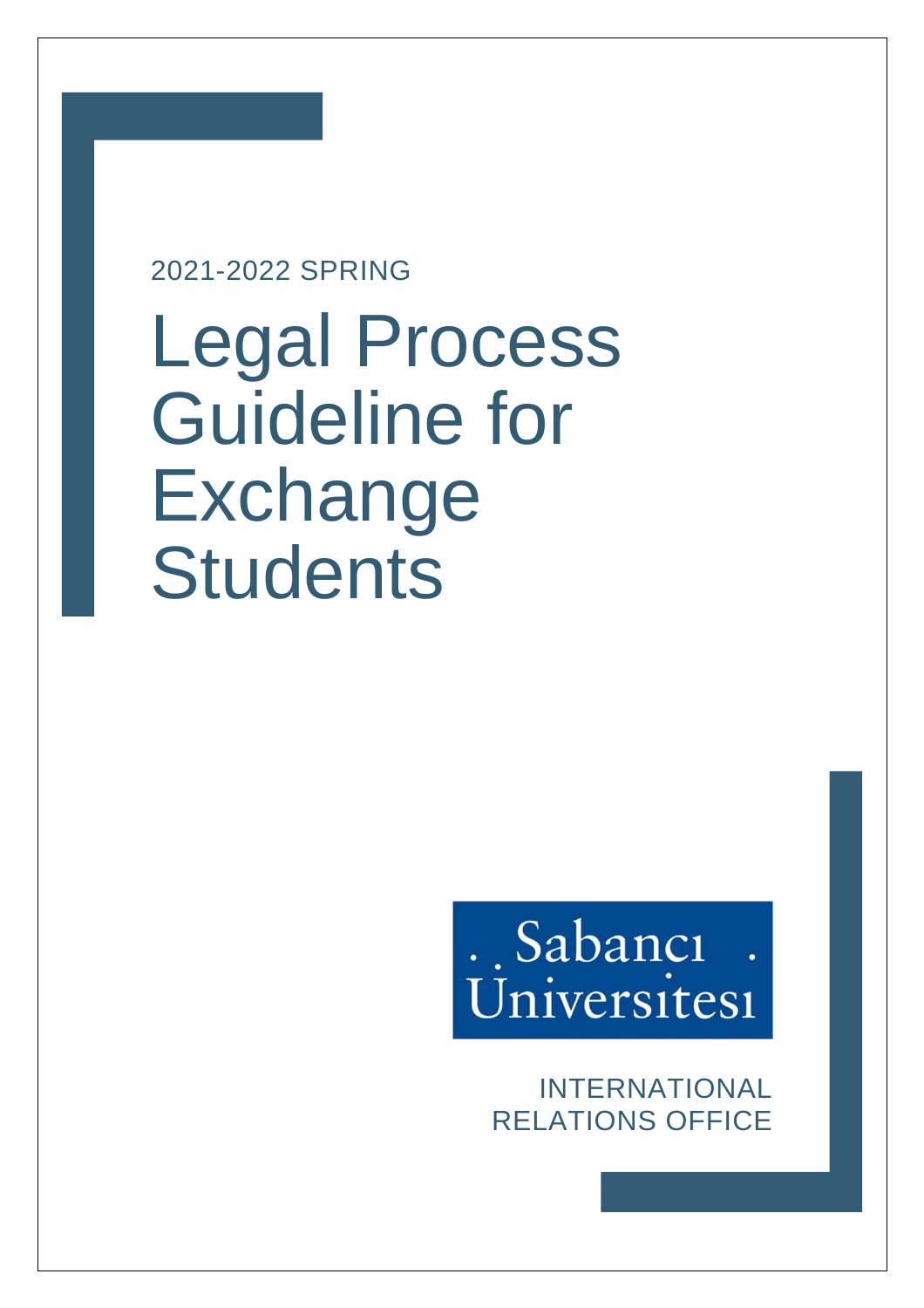Please read the whole guideline carefully, follow the procedures mentioned, and prepare your documents.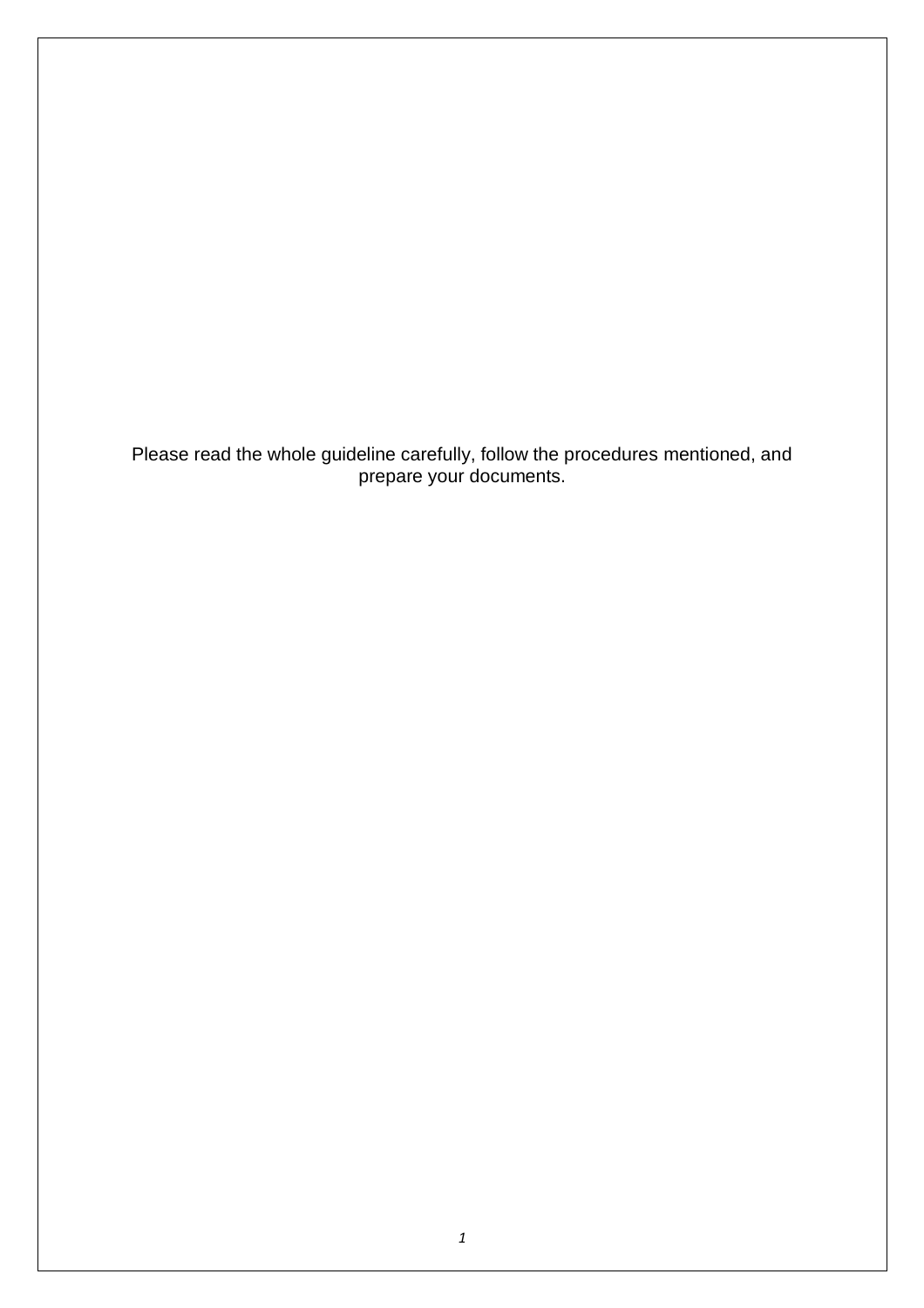| <b>Table of Contents</b> |                                                                                                                       |  |  |  |  |
|--------------------------|-----------------------------------------------------------------------------------------------------------------------|--|--|--|--|
| $1_{-}$                  |                                                                                                                       |  |  |  |  |
|                          |                                                                                                                       |  |  |  |  |
|                          |                                                                                                                       |  |  |  |  |
| 2.                       | 1 <sup>1</sup><br>2 <sub>1</sub><br>HOME COUNTRY SOCIAL SECURITY (BASED ON ELIGIBILITY FOR EUROPEAN<br>3 <sub>l</sub> |  |  |  |  |
| 3.                       |                                                                                                                       |  |  |  |  |
| 4.                       |                                                                                                                       |  |  |  |  |
| 5.                       |                                                                                                                       |  |  |  |  |
| 6.                       |                                                                                                                       |  |  |  |  |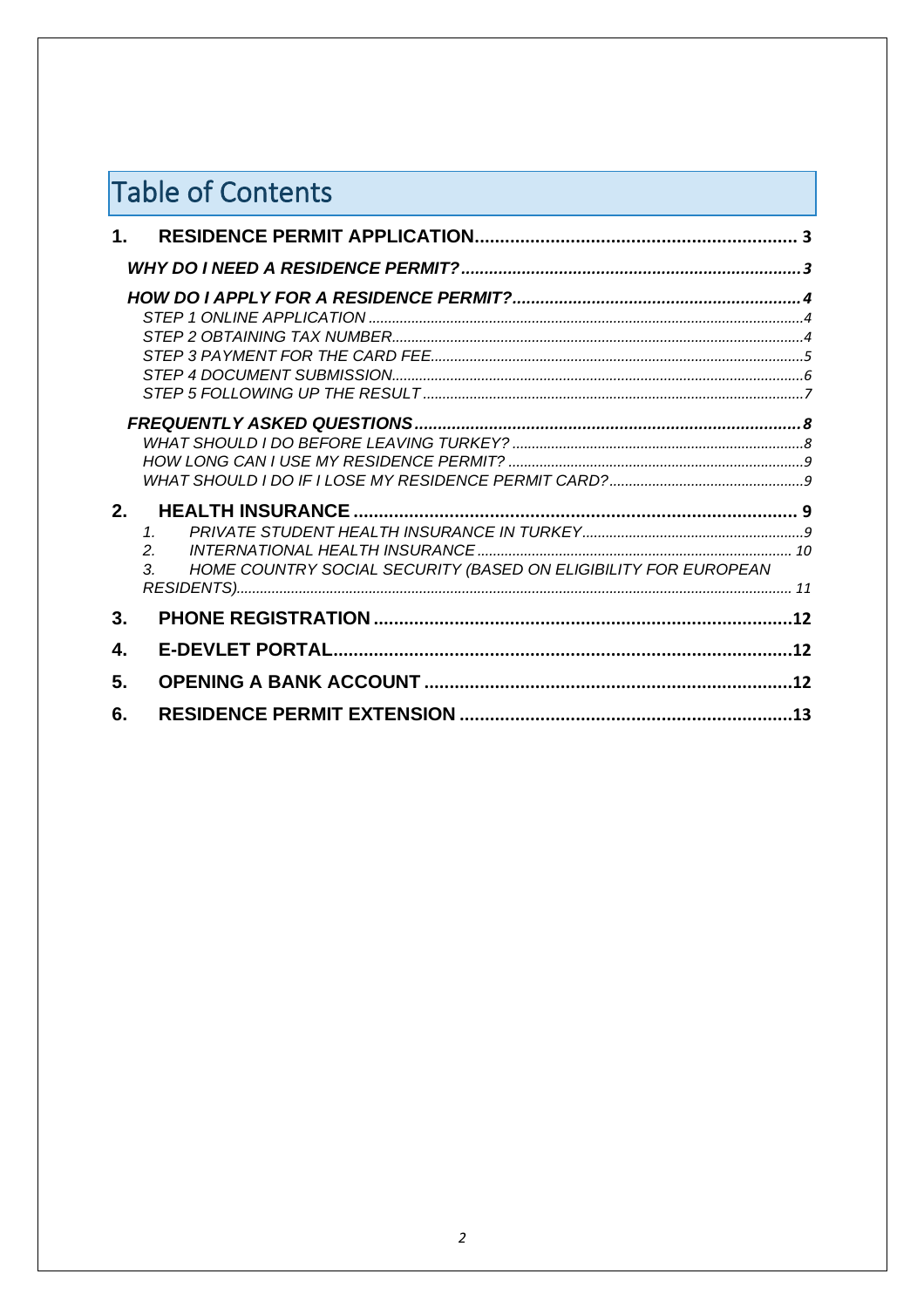#### <span id="page-3-0"></span>**1. RESIDENCE PERMIT APPLICATION**

#### <span id="page-3-1"></span>**WHY DO I NEED A RESIDENCE PERMIT?**

Be aware that this information is the summary of previously gained experience. Every student has to read the Immigration Office official web page and follow the updates about Law on Foreigners and International Protection, as regulations might change frequently: [http://en.goc.gov.tr](http://en.goc.gov.tr/)

Exchange Students enrolled in an academic program in Turkey for 3 months or longer are obliged to acquire a short-term residence permit as per the Law on Foreigners and International Protection. The Short-term Residence Permit gives you the right to stay in Turkey during your study period. **All international students, regardless of their status, are required to apply for the Short-term Residence permit within a month upon their arrival in Turkey.** To do this, you need to make an online residence permit application and submit your files. However, do not worry; we will guide you through the process and submit your hard copy application file on your behalf to Immigration Office Istanbul. However, it is your responsibility to prepare all the documents listed below and submit them to us on time!

You most complete the following documents right after the registration so that we can submit your hard copy application file to the Immigration Office immediately. If you do not provide all the documents on time, then you will have to submit them to the Immigration Office yourself, and your card will arrive late.

#### **Important Notes:**

- **If you do not have a passport, you cannot obtain a residence permit. You cannot obtain a residence permit with an identity card of your own country. Therefore, you need to enter Turkey with your own valid passport.**
- **Your passport must be valid at least 60 days beyond the requested ending date of residence permit. Make sure your passport is valid for 6 months minimum.**
- **An application can be only made after entering Turkey and registering at the university. Residence applications made from abroad are invalid. Students wishing to apply for the residence permit or to extend the duration of the residence permit must be in Turkey.**
- **Turkish citizens / blue cardholders do not need to get a residence permit. If you have Turkish citizenship or blue card, please send a copy to irolegal@sabanciuniv.edu**
- **Students cannot leave Turkey before obtaining the residence permit document. Departing from Turkey before the residence permit application is evaluated results in rejection. Your application automatically gets cancelled.**
- **If you do not get a residence permit, you will have problems in obtaining transcripts and student certificates from the university.**
- **Students are responsible for prolonging their residence permit according to their study period, if needed.**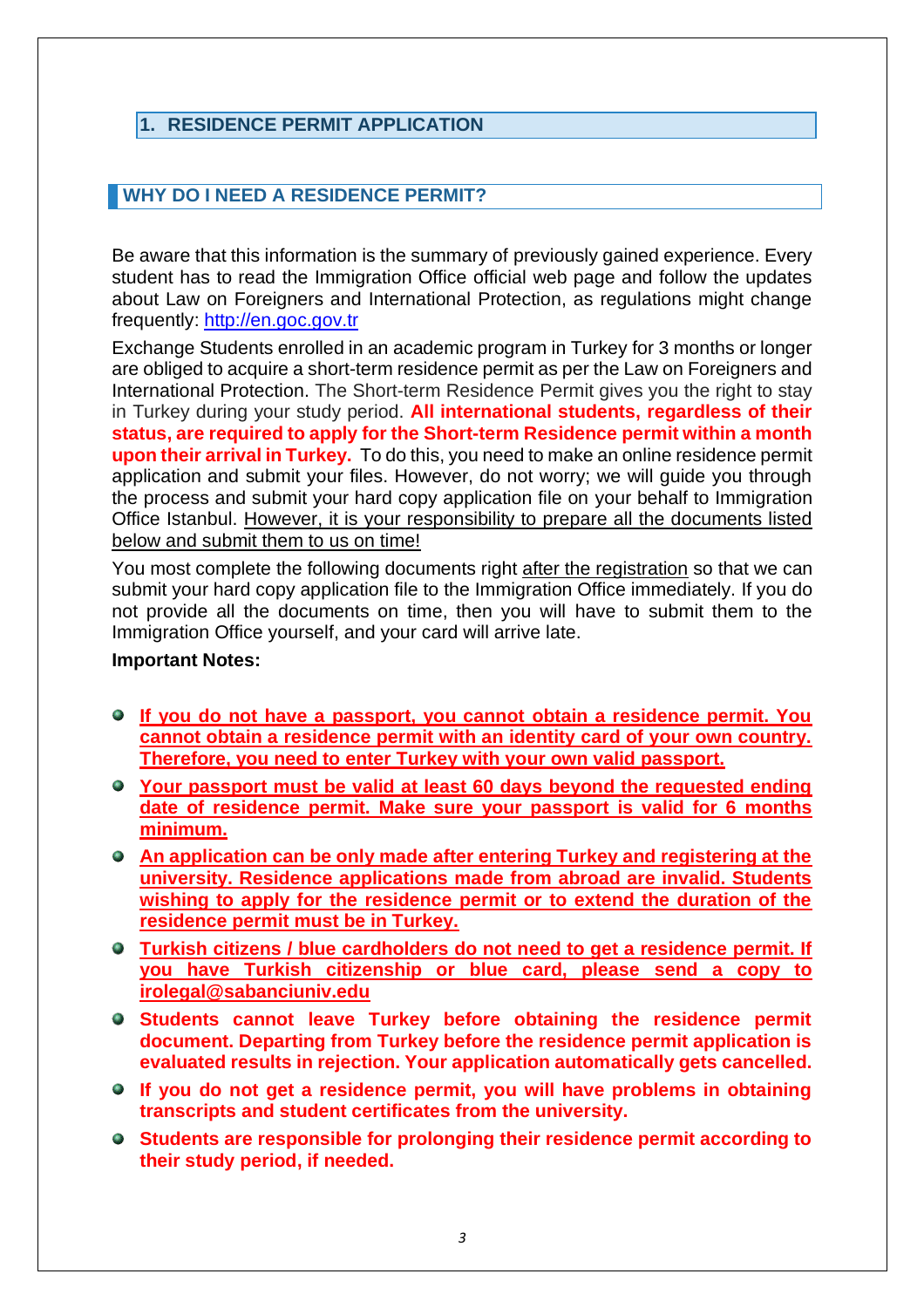- **After receiving your residence card, you must send a copy to studentinfo@sabanciuniv.edu.**
- **The IRO (International Relations Office) will submit your application to the Immigration Office on your behalf. Therefore, you have to submit us your documents by the date given below.**

**DEADLINE: 15th of March 2022 at 16:00 at latest.**

**DELIVERY LOCATION: International Relations Office, Room Number 1168, 1st Floor, Sabancı Business School, Sabancı University Campus, Tuzla. You must bring your document on your own.**

#### <span id="page-4-0"></span>**HOW DO I APPLY FOR A RESIDENCE PERMIT?**

# <span id="page-4-1"></span>**STEP 1 ONLINE APPLICATION**

#### **Warning! If you are abroad, you cannot apply for the residence permit!**

**Download the online application guide [here](https://www.sabanciuniv.edu/sites/default/files/exchange_online_first_time_application_copy_0.pdf) and follow the steps carefully. If you have a problem with the online application, write to [irolegal@sabanciuniv.edu](mailto:irolegal@sabanciuniv.edu) for support.**

Once you finish doing your online application, you have to pay your residence permit card fee.

<span id="page-4-2"></span>**STEP 2 OBTAINING TAX NUMBER**

The tax number is necessary for important payments and processes, such as the residence permit fee, opening a bank account, or registering your mobile phones. Once you receive your residence permit card, you will have your foreign ID number on it. You can use your foreign ID number for all legal issues; however, until you receive it, the tax number is the ID number you will be using. Thus, you have start with obtaining a tax number upon your arrival.

In order to get your tax number, you should visit this link [https://ivd.gib.gov.tr.](https://ivd.gib.gov.tr/) Click on the **Application for Non-Citizen's Potential Tax Number** button on the bottom of the page. The application form has English explanations, and it requires you to upload your passport ID scan. The system will give you a Tax ID number once you submit the form. Please enable cookies and pop-ups on your browser since your Tax ID number will be given to you as an official letter in a PDF format.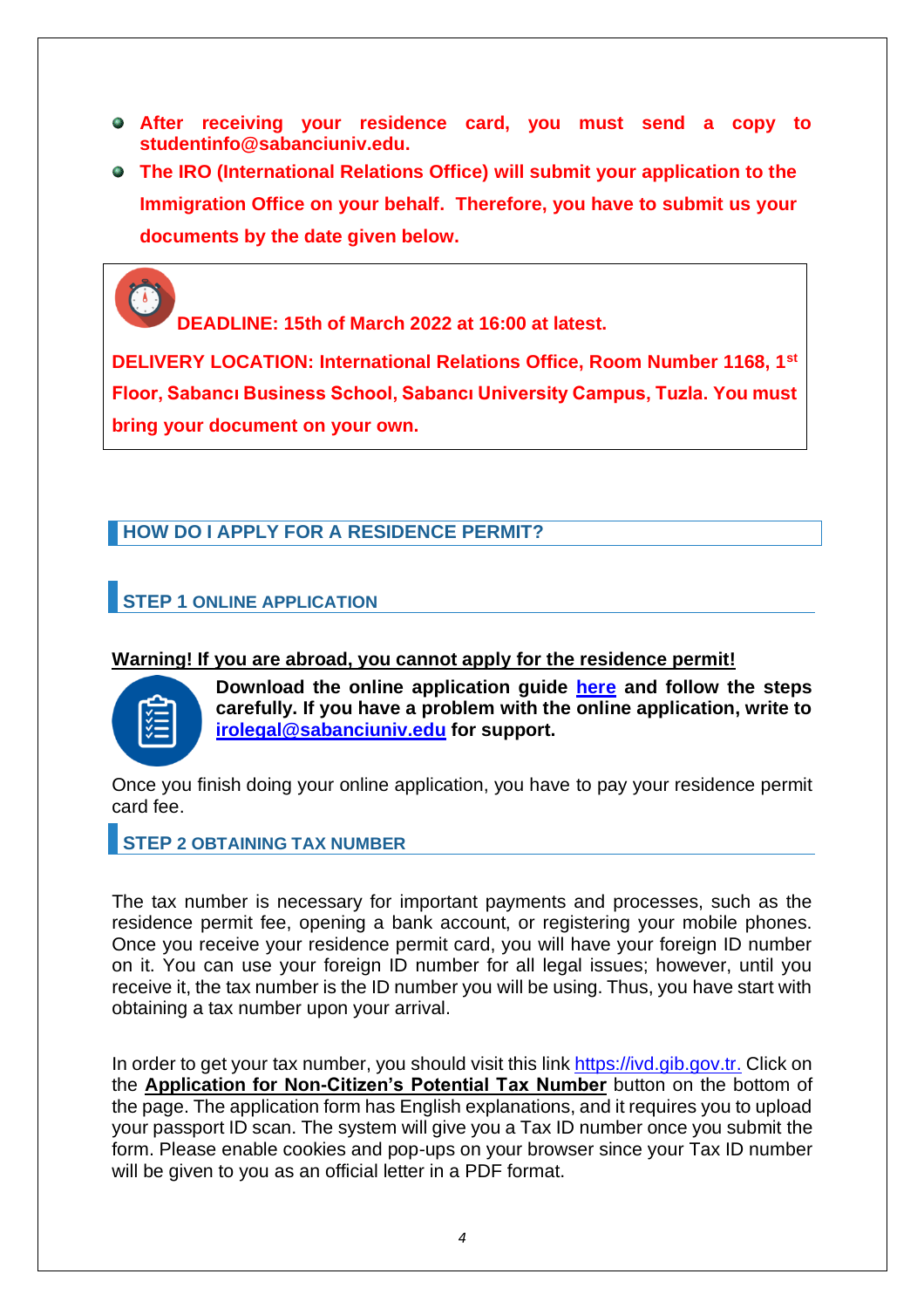In case you cannot obtain your tax number online, you need to go to the Tax office with your original passport and its copy. Enter the building and go to the "YABANCILAR İÇİN VERGİ NUMARASI" or "SİCİL İŞLEMLERİ" desk. The personnel might not be able to speak English. Therefore, you can show this message to anyone, and they will help you:

*"Merhaba! Ben öğrenciyim ve yabancı uyrukluyum. Vergi numarası almaya geldim. Online vergi numarası alamıyorum. Lütfen bana vergi numarası alabilmem için yardım edin. Yardiminiz için tesekkurler" (Hello! I am student and am foreigner. I came here to obtain a tax ID number. Thank you for your help in advance.)*

See below the addresses of the Tax offices:

Kadıköy Tax Office: Osmanağa, Halitağa Caddesi No:19, Kadıköy ISTANBUL [Click here to see it on google maps.](https://goo.gl/maps/RcpkPJmwNVtqa8U5A)

Yakacık Tax Office: Hürriyet Mahallesi Yakacık D-100 Kuzey Yanyol Caddesi No: 47/A-B Kartal ISTANBUL Click to see it on google maps. [Click here to see it on google](https://goo.gl/maps/fyEbfmWfN58iBmEC9)  [maps.](https://goo.gl/maps/fyEbfmWfN58iBmEC9)

Note: Getting a tax number is free. If you are asked for a fee, refuse to pay.

# <span id="page-5-0"></span>**STEP 3 PAYMENT FOR THE CARD FEE**

After obtaining your tax number you have to pay your residence card fee! This card fee must be paid to the tax office. **Make sure to have 160 TL cash with you when you go to pay**. The personnel might not be able to speak English. Therefore, you can show this message to anyone, and they will help you:

*"Merhaba! Ben SABANCI Universitesinden geliyorum. Yabanci Uyrukluyum. İkamet kart ücreti ödemeye geldim. Yardiminiz icin tesekkurler." (Hello! I study at SABANCI University and am a foreigner. I came here to pay my residence card fee. Thank you for your help in advance.)*

Keep the original receipt given to you by the officer in charge. **Never throw away the original payment document as you have to submit it to the IRO along with other documents, keep the original document. Otherwise, you will have to pay again. Take a photo of your document and keep a copy for yourself.**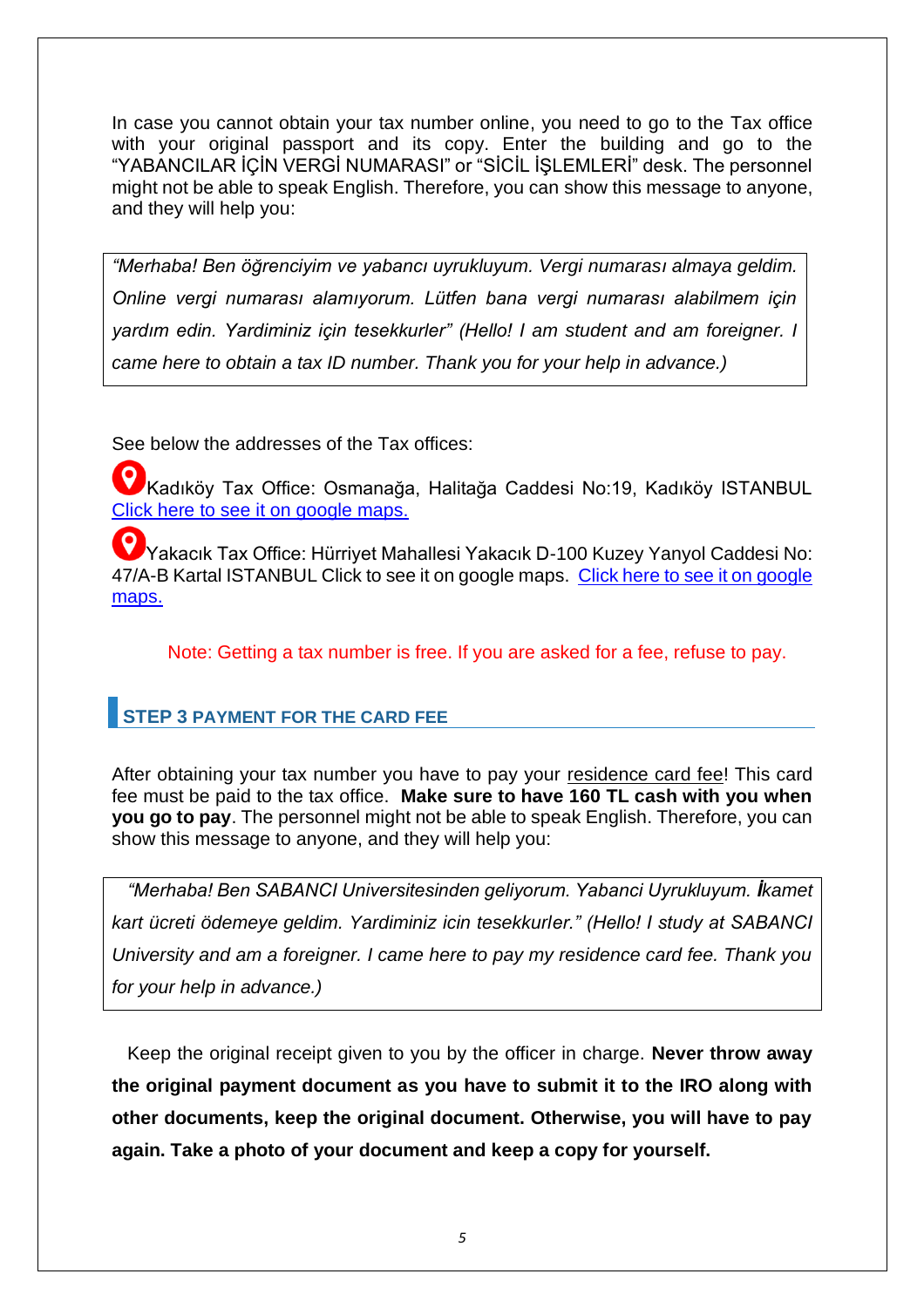Note: The residence card fee is not currently payable online. That's why you need to go directly to the tax office. If they ask you for extra money, refuse to pay. You just need to pay the card fee.

# <span id="page-6-0"></span>**STEP 4 DOCUMENT SUBMISSION**

Once you finish your online application and payment, submit us the required documents below:

#### **Required Documents for the Short-term Residence Permit Application:**

- **1.** The Original Receipt of Residence Permit Card Payment (given by the tax office) Take a photo of your document and keep a copy for yourself as you must give us the original.
- **2.** The printout of the Residence Permit Application Form: Do not forget to sign the signature section on the first page.
- **3.** The printout of your Passport ID page (You cannot obtain a residence permit with any document other than a passport. We only want a copy of the passport, not your national id card.)
- **4.** The printout of your Passport Last Entry Stamp Page of Turkey
- **5.** If exists, Visa Page or e-Visa copy
- **6.** Four (4) Biometric pictures: Full face, front view with a plain white background, taken within 6 months.
- **7.** Student Certificate. (Student resources will send this document to you by email. Print it out and give it to us.)
- **8.** Address Certificate: [Download here](https://www.sabanciuniv.edu/sites/default/files/address_2021.pdf). After printing out the document, fill it out with your own handwriting.
- **9.** Health Insurance Document. You should submit a valid health insurance to be able to get the residence permit. [For the details click here.](#page-9-2)

Once you finish your online application, payment, and collect all the documents, submit the documents to the address below:

#### **Officer Name: Hasan Tahsin CETIN, International Relations Office (Room 1168), 1st Floor, Sabancı Business School, Sabancı University Campus.**

In case of any missing documents, your application will be rejected.

Please keep a copy of your residence permit application form for yourself so that you can track your residence permit application status.

NOTE: After completing the residence permit application, the immigration office will send you an appointment date via SMS or email. Ignore the SMS / Email, as we will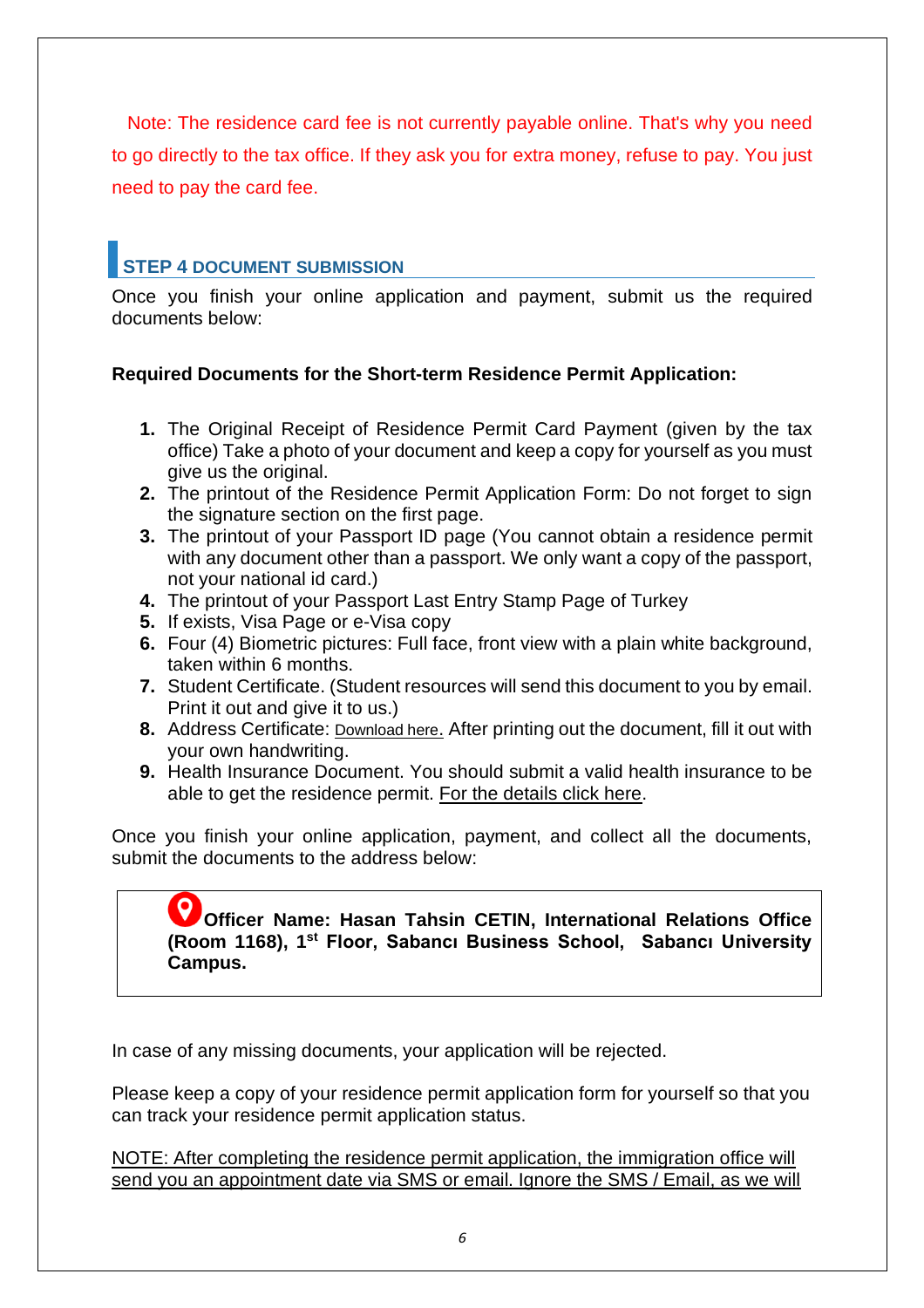deliver your file on your behalf. Do not submit your documents to any person other than us.

# <span id="page-7-0"></span>**STEP 5 FOLLOWING UP THE RESULT**

#### **WHEN DO I GET MY RESIDENCE PERMIT CARD?**

The immigration administration is fully authorized to approve or reject your applicationand to mail your card to you. The period between the processing of your application and the receipt of your card may take up to 90 days.

As the International Relations Office, we are only responsible for submitting your file to the Immigration Office on your behalf. Start checking the result of your application [on this](http://e-ikamet.goc.gov.tr/Ikamet/DevamEdenBasvuruGiris)  [page](http://e-ikamet.goc.gov.tr/Ikamet/DevamEdenBasvuruGiris) from the beginning of the next month after you give us your documents. For example, if you submit your documents to us before March 15th, start checking your application result from April 1st. Login to the system by entering your mobile number or your e-mail address and passport number that you used in the application along with your application number. The result of your application evaluation (positive or negative) will appear on the screen. If your application is approved, click on the "post tracking" link on the same page to find out the location of your card. If your card has not been printed yet, the barcode number will give an error. If it is printed,

#### **Your Application Status**

Your application has been concluded positively. Your Residence Permit Document has been printed.

# **Type of Residence Permit Student Residence permit Starting-Ending** dates 11/15/2021 - 11/15/2022 **PTT Barkod No** 2650273299212 **Print Application Document** Click here for Post Tracking

you can follow the delivery stage of your card *Figure 1 applıcatıon result page*according to the barcode number.

Please be aware that tracking your residence permit card during the posting process is **fully your responsibility**. To receive your card, make sure you provide the campus address on the application form.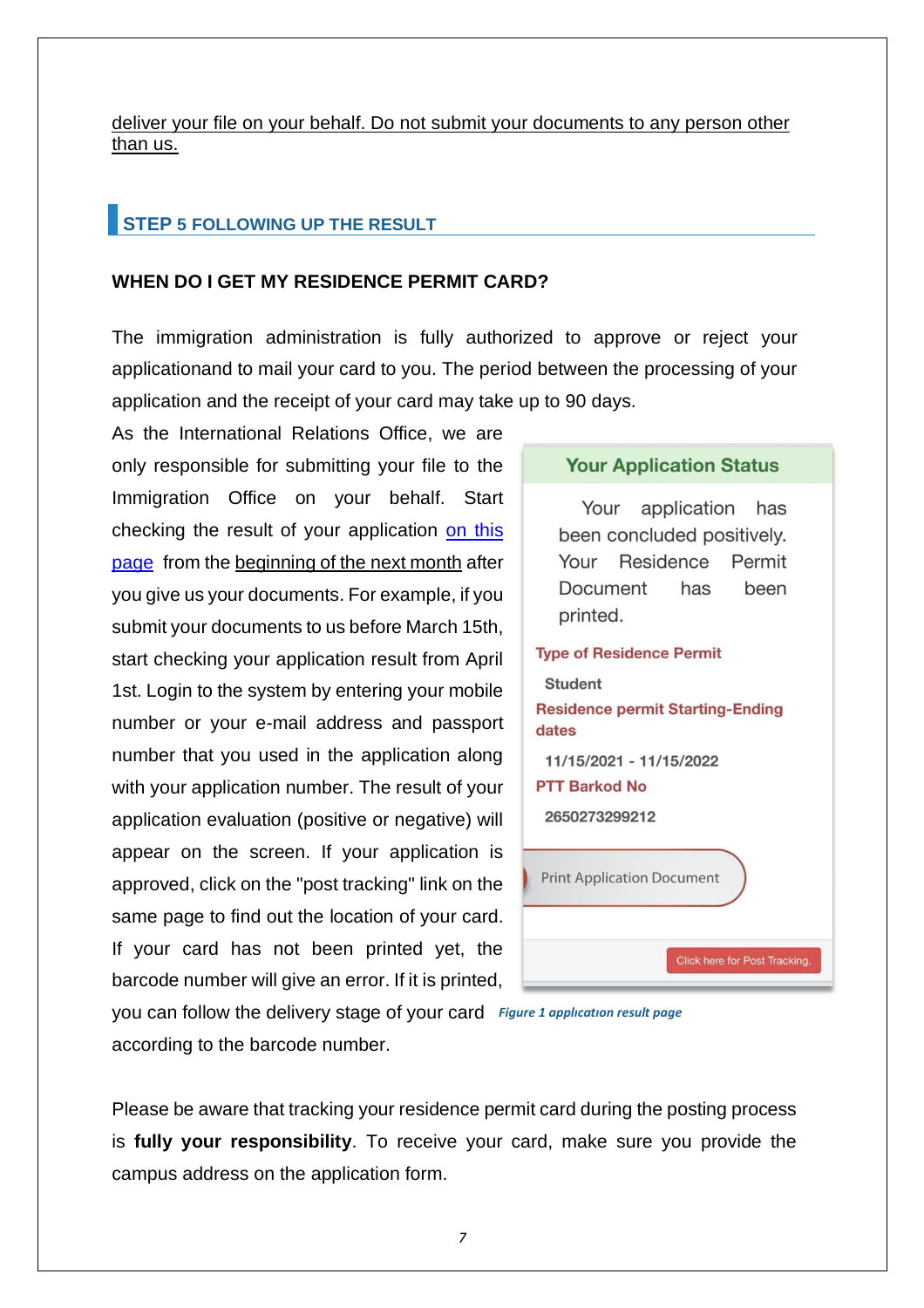Be aware that the Immigration Administration might ask for some extra documents depending on your situation. After receiving your residence permit card, please send a double-sided copy to [studentinfo@sabanciuniv.edu](mailto:studentinfo@sabanciuniv.edu)

If your application is rejected or your missing documents are requested by the immigration administration, visit desk 9 of [Istanbul Immigration Management](https://istanbul.goc.gov.tr/iletisim) with your passport and provide your missing documents.

**Attention:** You cannot leave Turkey without obtaining your residence permit card. If you do so, you will receive a penalty depending on your case; moreover, your application will be cancelled by the Immigration Office.

#### <span id="page-8-0"></span>**FREQUENTLY ASKED QUESTIONS**

## <span id="page-8-1"></span>**WHAT SHOULD I DO BEFORE LEAVING TURKEY?**

In case you need to leave Turkey before you receive the residence permit card (we do not suggest this unless it is an emergency), please make sure you have an Approval Document (Müracaat Belgesi) and the residence card payment receipt with you at the airport that proves your application for the residence permit.

This document allows you to travel and stay outside Turkey for up to 15 days during your residence permit evaluation period. Yet, this document becomes available only your application has been evaluated positively.

To get Approval Document (Müracaat Belgesi), [click this link](https://e-ikamet.goc.gov.tr/Ikamet/DevamEdenBasvuruGiris) . If your application is evaluated positively, download your document by clicking the **Print Application Document button** and print it out.

Once again, you are allowed to leave the county only for 15 days, even with te Approval Document!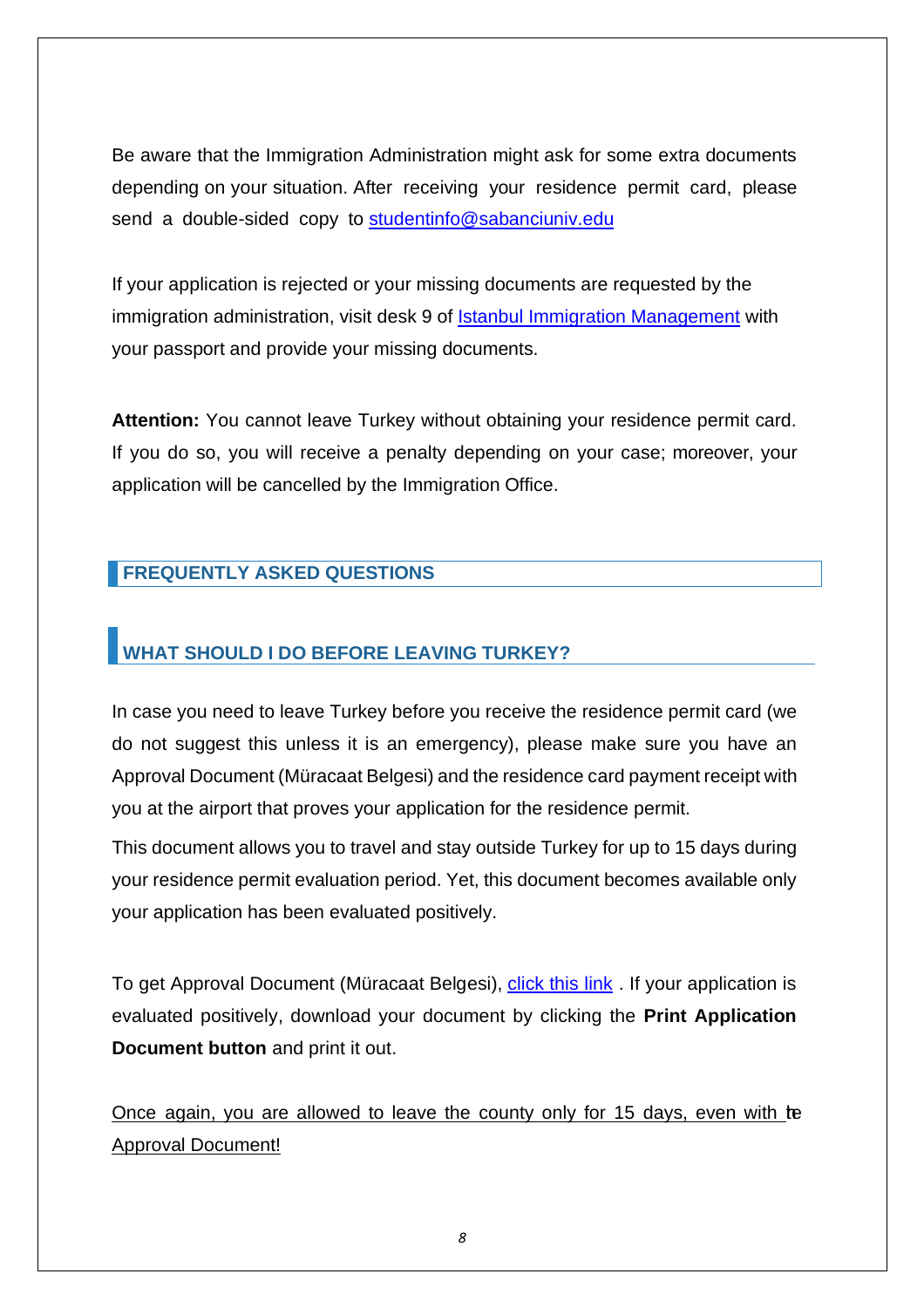# <span id="page-9-0"></span>**HOW LONG CAN I USE MY RESIDENCE PERMIT?**

You can use your residence card until its expiration date. You should leave Turkey within 10 days after its expiration date. If you stay more than 10 days, you will have to pay a penalty fee at the airport when you leave Turkey.

# <span id="page-9-1"></span>**WHAT SHOULD I DO IF I LOSE MY RESIDENCE PERMIT CARD?**

You have to go to the nearest police station as soon as possible and file a report about losing your card. Then you have to go to the Immigration Office with the report and your passport to renew your residence permit card. [Click here to see the Migration](https://goo.gl/maps/AD97Mn7BuUNaY5mJA)  [Office location on the google maps.](https://goo.gl/maps/AD97Mn7BuUNaY5mJA)

Working hours of the Immigration Office: 09:00-16:00

Warning: Please consult us before taking any action. Do not get help from third parties and organizations for residence application procedures, as this may be unsafe!

#### <span id="page-9-2"></span>**2. HEALTH INSURANCE**

As per immigration laws in Turkey, it is **MANDATORY** that all students have valid insurance that covers the total duration of their enrollment at Sabancı University. The insurance should take effect from the day the student enters Turkey and cover the complete duration of stay.

Health insurance is not only for your own safety, but it is a legal obligation for your stay in Turkey.

Accepted Health Insurance Options:

# <span id="page-9-3"></span>**1. PRIVATE STUDENT HEALTH INSURANCE IN TURKEY**

You can obtain private health insurance upon your arrival in Turkey.

After arriving in Turkey, please visit any Turkish health insurance agency with your passport and obtain a "Health insurance for foreigners" ( in Turkish "YABANCILAR İÇİN SAĞLIK SİGORTASI" ) policy issued for at least 1 year. The document must be issued in Turkish by the Turkish insurance company.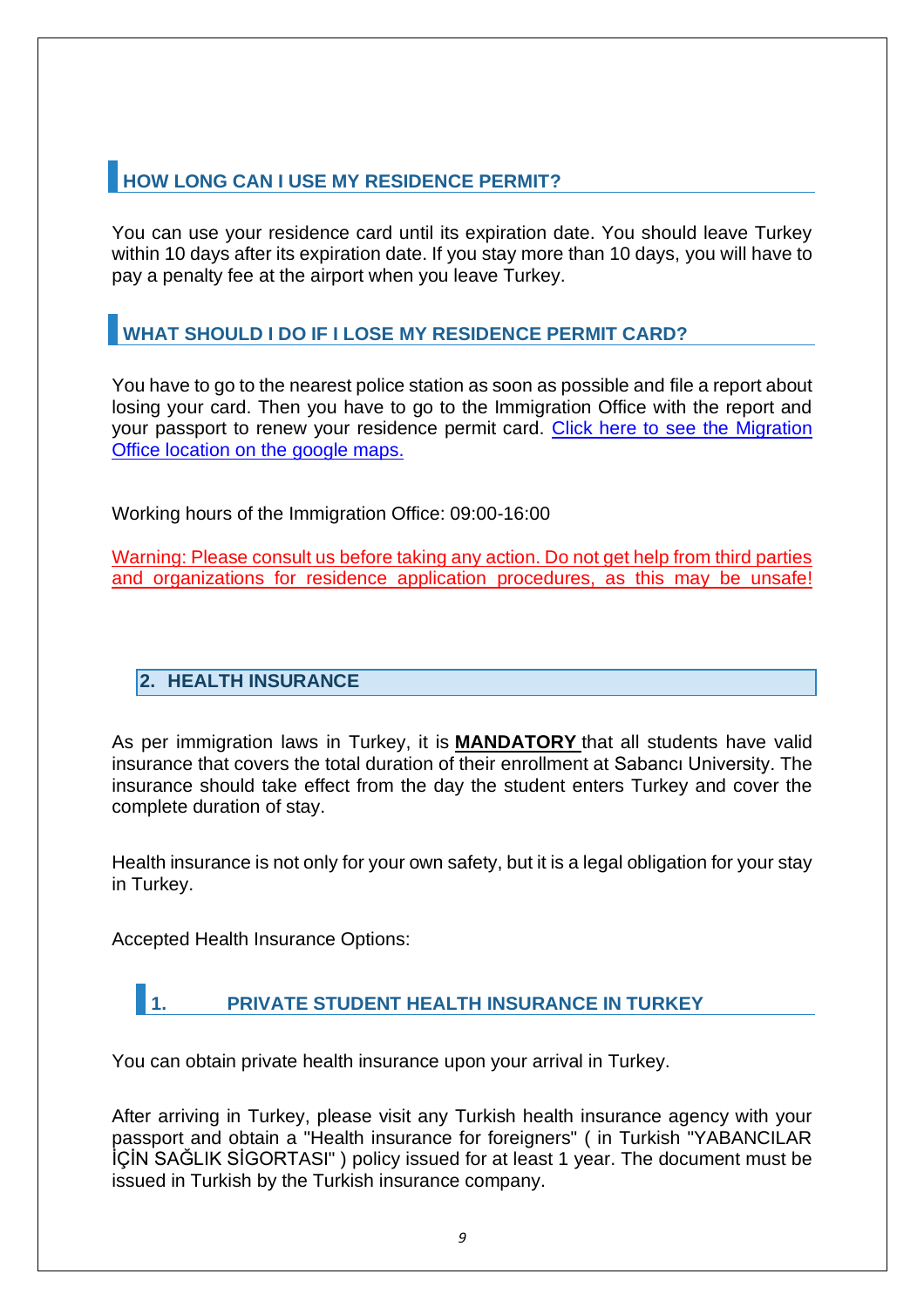The IRO (International Relations Office) can suggest you companies, or you can find a well-known company to get a health insurance, such as Turk Nippon, Allianz, Aksigorta etc. Just make sure that it is an appropriate health insurance for the residence permit as requested. We do not provide assistance or assume any responsibility with health insurance. You must contact the agencies, follow through with all transactions, and make sure you understand your policy coverage very well.

A comprehensive health insurance must cover the below-given points and these points must be clearly articulated in the health insurance plan/agreement:

| The Minimum | <b>Contracted Institutions</b> |               | *Non-Contracted Institutions |               |
|-------------|--------------------------------|---------------|------------------------------|---------------|
| Coverage    | Annual                         | Contributions | Annual                       | Contributions |
| Table       | Minimum Limit                  |               | Minimum Limit                |               |
|             |                                |               |                              |               |
| Outpatient  | 2.000 TL                       | Insured: 40%  | 2.000 TL                     | Insured: 40%  |
| Diagnosis   |                                | Company:      |                              | Company:      |
| Treatment   |                                | 60%           |                              | 60%           |
| Impatient   | Unlimited                      | Insured: 0%   | 20,000 TL                    | Insured: 20%  |
| Diagnosis   |                                | Company:      |                              | Company:      |
| Treatment   |                                | 100%          |                              | 80%           |

\*Non- Contracted Institutions: Institutions (hospitals, physicians' offices, and the other health institutions.) do not have an agreement with the insurer.

The insurance document must include the below statement: (please make sure your health insurance company adds this note to your health insurance document):

#### **"İşbu police 10.05.2016 tarihli ve 16/2016 sayılı vize ve ikamet izni taleplerinde yaptırılacak özel sağlık sigortalarına ilişkin genelgede belirlenen asgari teminat yapısını kapsamaktadır"**

(The sentence above is stating that the insurance fulfills the coverage required for the short-term residence permit.)

# <span id="page-10-0"></span>**2. INTERNATIONAL HEALTH INSURANCE**

Prior to your arrival, you may obtain health insurance from an insurance company from anywhere that has an office in Turkey and offers service/ coverage for you in Turkey. However, your international health insurance must meet the following conditions. Otherwise, you cannot use it in your residence permit application.

In case you have an internationally applicable private health insurance in your country, you can use it for the residence permit application only if;

- The regarding company has a branch office in Istanbul where you can get your health insurance certificate approved and translated into Turkish.
- The coverage table has to be shown in your insurance policy explicitly. Your insurance policy must be in compliance with the minimal requirements of the mandate for obtaining a residence permit in Turkey.
- It has to be translated in Turkish and approved by the Notary in Turkey.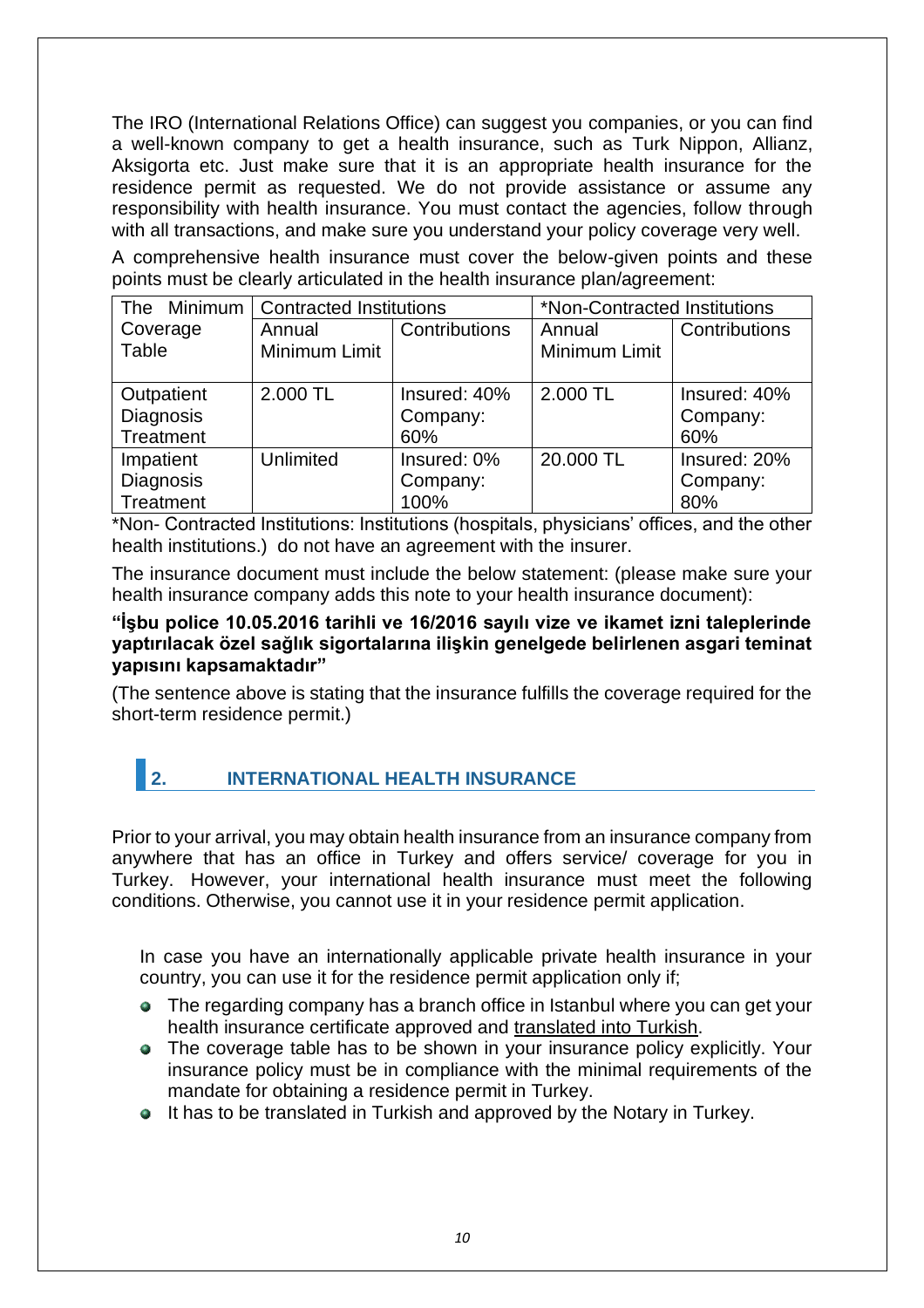#### <span id="page-11-0"></span>**3. HOME COUNTRY SOCIAL SECURITY (BASED ON ELIGIBILITY FOR EUROPEAN RESIDENTS)**

Students from below mentioned European countries can benefit from the Bilateral Social Security Agreements as alternative insurance coverage In Turkey.

If your country and Turkey has a social security agreement, you need to bring the "Right to Health Assistance Certificate" with you. You can request and collect it from your local Social Security Office.

To be covered by Turkish Public Health Insurance**, you must activate** your certificate in Istanbul.

**After activating your insurance, do not forget to obtain a Provision (provizyon) document from the same social insurance institution and bring it to us. Otherwise, bilateral agreements are not valid for residence permit applications.**

You need to go to the closest one of the authorized social security centers in Istanbul, the addresses of which are given below.

- **SGK Kartal Sosyal Güvenlik Merkezi Yabancılar Servisi The address:** Bağlarbaşı Mh. Santral Sk. Maltepe Şehit Erol OLÇOK Kampüsü B Blok No:6 Maltepe/İSTANBUL
- SGK Kabataş Sosyal Güvenlik Merkezi Kabataş Sosyal Güvenlik Kurumu, Pürtelaş Hasan Efendi Mahallesi, Meclis-i Mebusan Caddesi, Fındıklı Yokuşu. No: 5, 34365 Beyoğlu/İstanbul

The below-given countries have a Bilateral Social Security Agreement with Turkey. If you are from one of those countries, you can benefit from Turkish Public Health Care after activating your certificate.

| <b>Country Name</b>                     | <b>Agreement Code</b>         |
|-----------------------------------------|-------------------------------|
| Germany                                 | <b>TA 11</b>                  |
| <b>Netherlands</b>                      | <b>N/TUR 111</b>              |
| <b>Belgium</b>                          | BT <sub>8</sub>               |
| Austria                                 | A/TR <sub>3</sub>             |
| France                                  | SE 208-06 A FT & SE 208-28 FT |
| <b>Turkish Republic of North Cyprus</b> | <b>KKTC/TC3</b>               |
| Romania                                 | $R/TR$ 3                      |
| Bosnia Herzegovina                      | BH/TR 4                       |
| Czech Rep                               | <b>CZ/TR 111</b>              |
| Macedonia                               | MC/TR 4                       |
| Luxembourg                              | TR/L <sub>3</sub>             |
| Albania                                 | AL/TR4                        |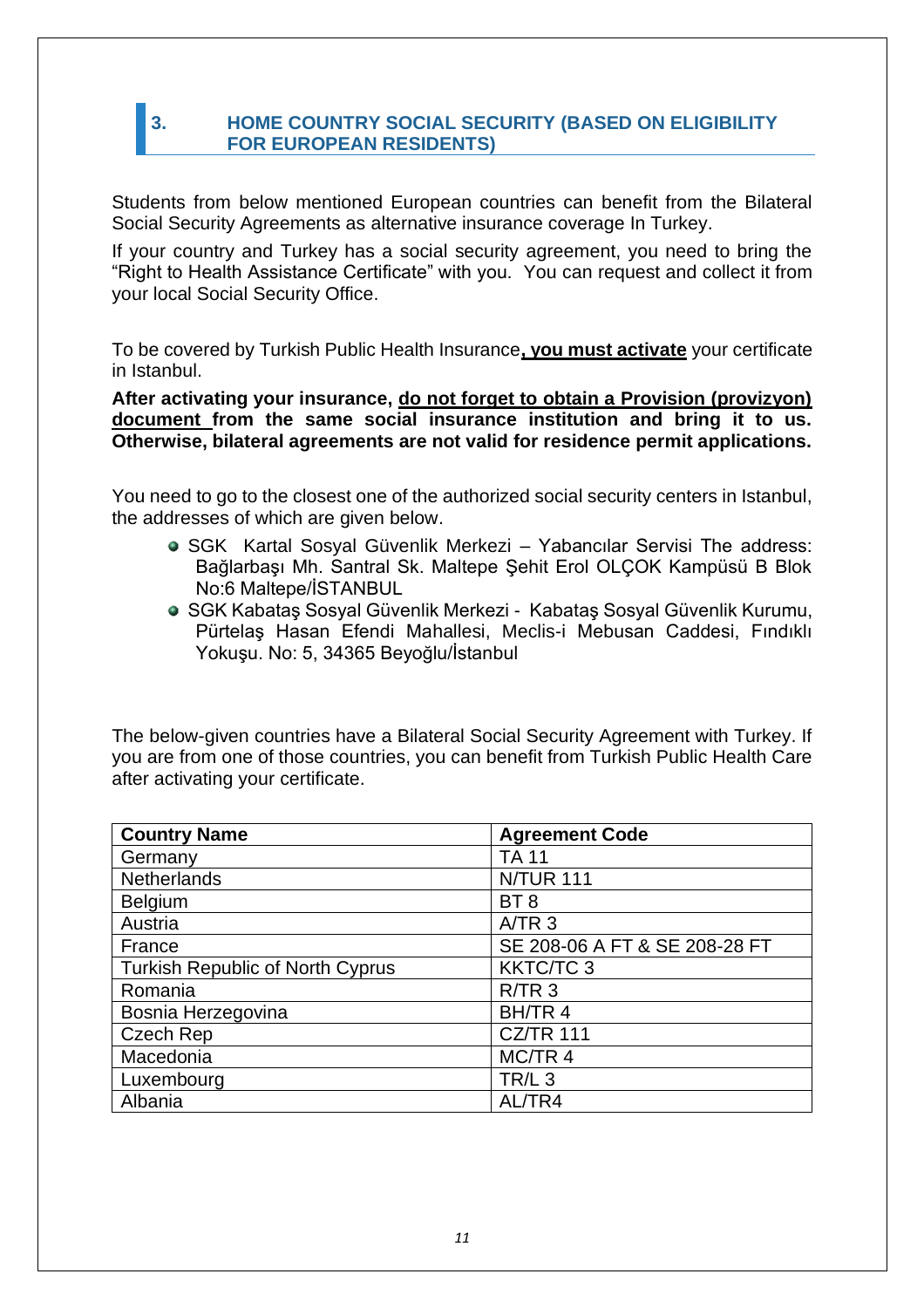Warning: Even if you get approval, your health insurance in Turkey is valid up to 6 months in Turkey. In addition, you can benefit from public health services with the social security number given to you by the social security institution.

#### <span id="page-12-0"></span>**3. PHONE REGISTRATION**

If you have brought your own mobile phone to Turkey, you must register it within 120 days after your last entry date to Turkey. If you do not, your phone will be blocked after 120 days.

You will need to submit your residence permit card during the phone registration. If you register without a residence permit card, your phone will be blocked after 6 months.

In order to register your phone to the system, first you need to pay the mobile phone registration fee (currently 2732 TL). You can pay your fee via online banking, by going to the nearest tax office, or to any bank branch.

Whether you pay your fee online or in person, you will be asked to provide the IMEI number of your mobile phone. After making the payment, please take the receipt and keep with you.

If you do not know the device's IMEI number, you can learn it by dialing these digits: \*#06# After you learn your IMEI number, please write it down to a paper.

Paying the registration fee does not mean registering the phone. You must register your phone through the e-devlet portal. [\(http://www.turkiye.gov.tr\)](http://www.turkiye.gov.tr/)

**Ps:** As the cost of registering your phone is almost equal to a new phone cost, we suggest buying a new phone instead of going through all these bureaucratic processes.

#### <span id="page-12-1"></span>**4. E-DEVLET PORTAL**

E-devlet is a website offering access to all public services from a single point. You can register your IMEI Number, download your criminal record or student certificate or address document.

If you are an internet banking customer of a Turkish bank, you do not need to obtain an e-devlet password. You can enter the platform with your internet banking credentials. Once you enter the e-devlet website, you will see an internet banking option to enter the platform. Select that option, choose your bank, and proceed. Otherwise, you do need an e-devlet password. To get your password, you have to visit a PTT branch (post office) with your active Turkish cell phone, passport, and residence permit card.

#### <span id="page-12-2"></span>**5. OPENING A BANK ACCOUNT**

You can open a bank account in Akbank. Please note that you do not have to open a bank account for making Sabancı University payments.

Necessary documents;

Tax number ( to obtain your tax number please look at the page 4)